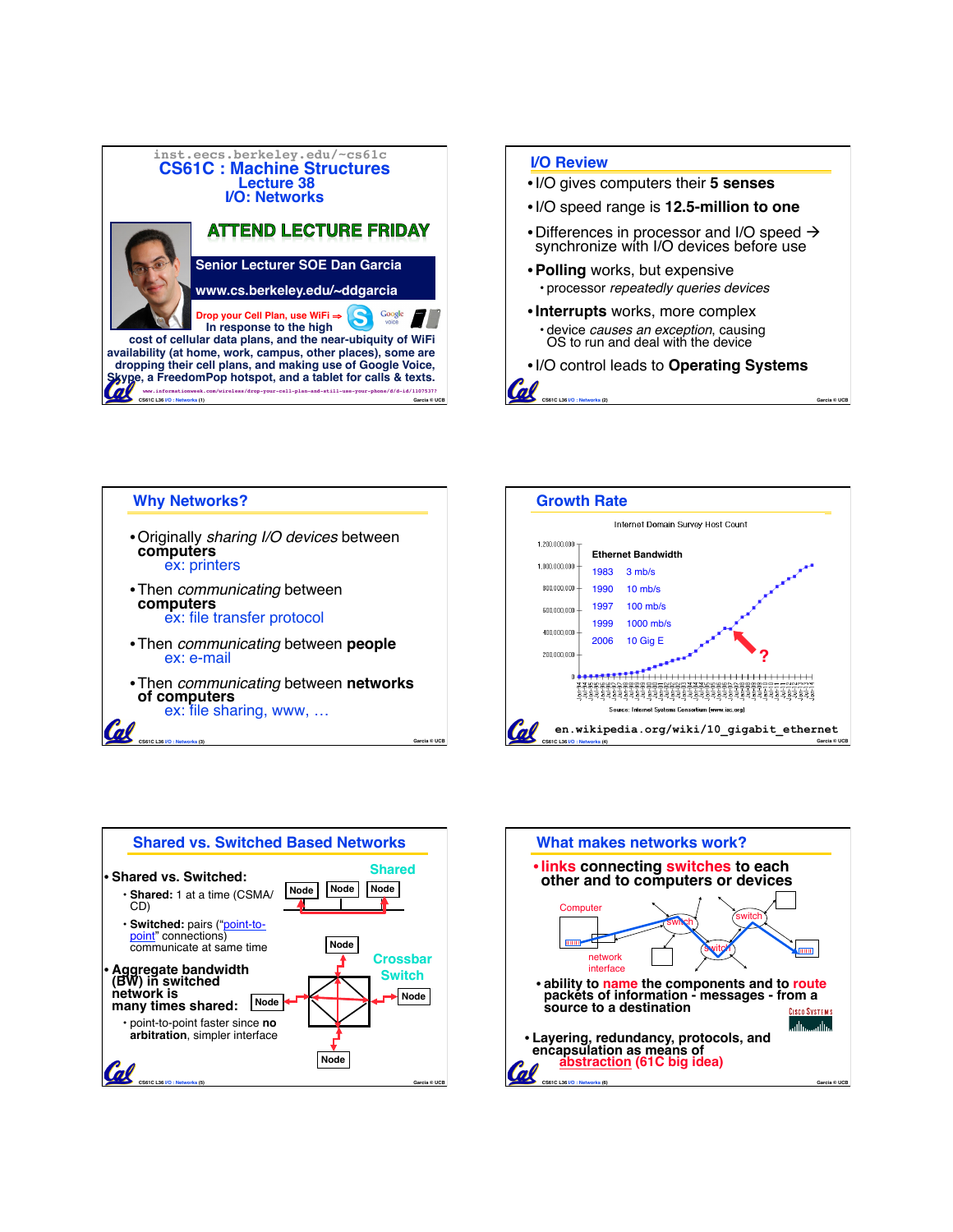







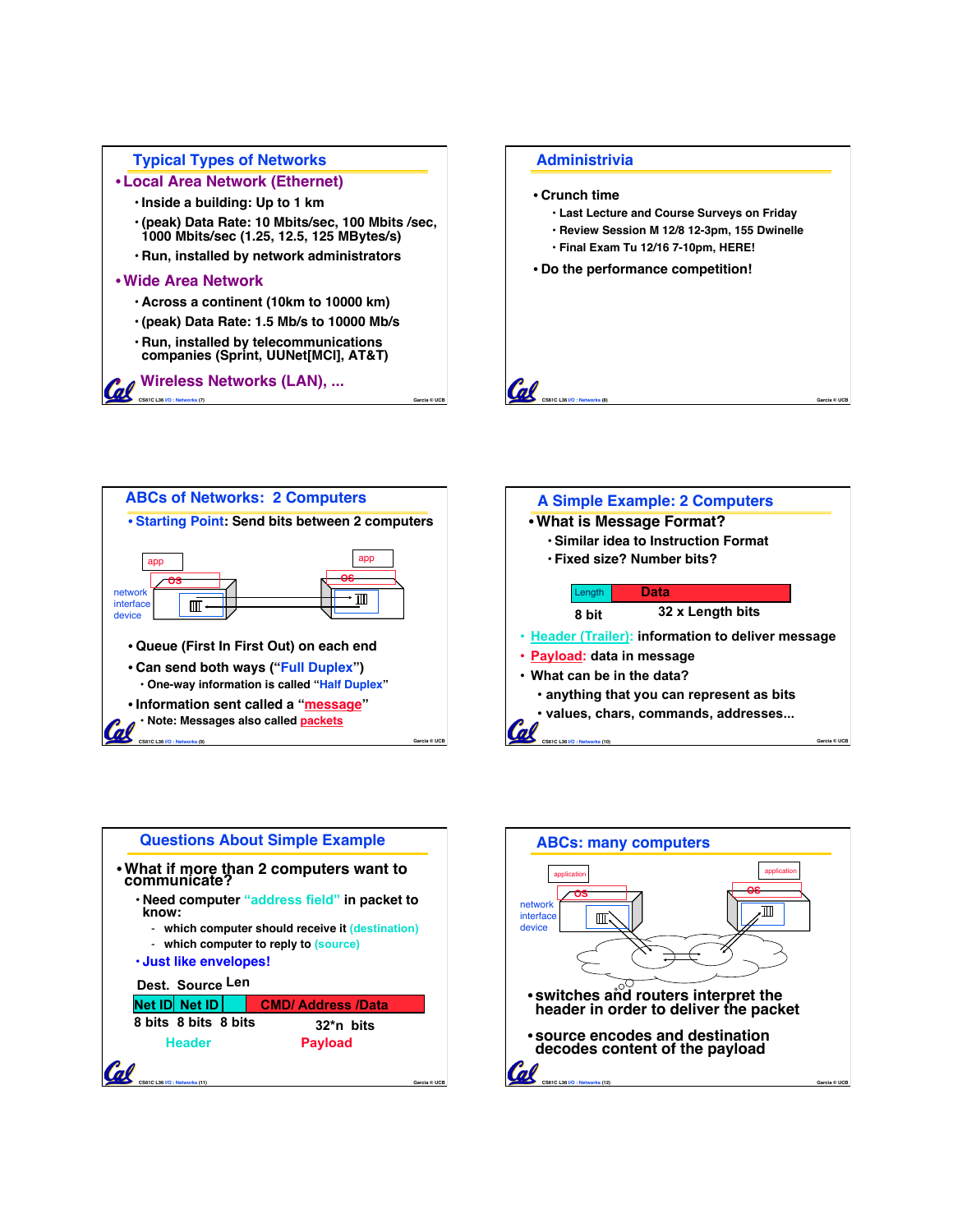| <b>Questions About Simple Example</b>                                                                                                            |                          |                 |
|--------------------------------------------------------------------------------------------------------------------------------------------------|--------------------------|-----------------|
| . What if message is garbled in transit?                                                                                                         |                          |                 |
| • Add redundant information that is checked<br>when message arrives to be sure it is OK                                                          |                          |                 |
| • 8-bit sum of other bytes: called "Check sum";<br>upon arrival compare check sum to sum of rest<br>of information in message. xor also popular. |                          |                 |
|                                                                                                                                                  |                          | <b>Checksum</b> |
| <b>Net ID Net ID Len</b>                                                                                                                         | <b>CMD/Address/Datal</b> |                 |
| <b>Header</b>                                                                                                                                    | Payload                  | <b>Trailer</b>  |
| Learn about Checksums in Math 55/CS 70<br>Garcia © UCR                                                                                           |                          |                 |